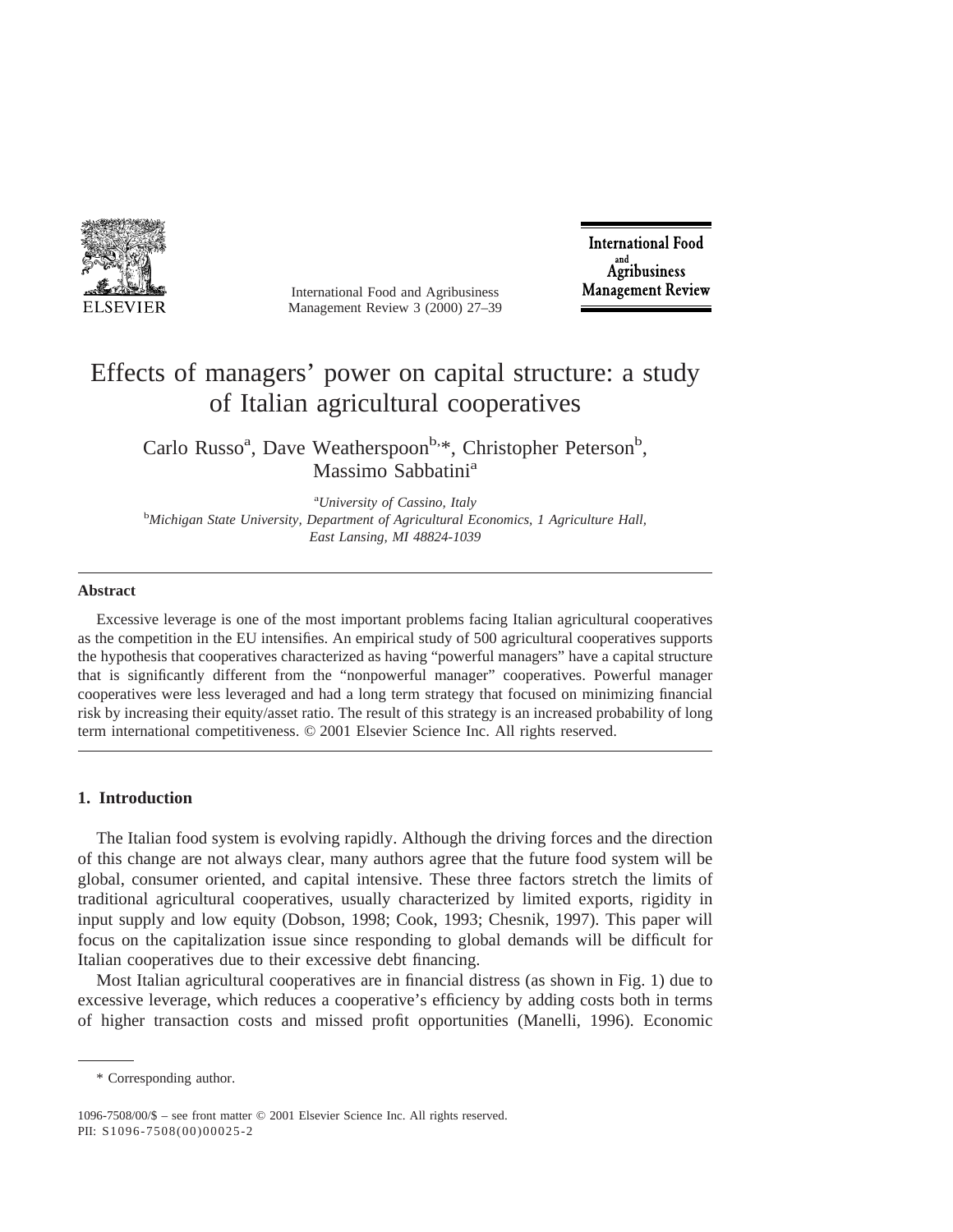

Fig. 1. The equity/asset ratio for 2,322 Italian agricultural cooperatives, 1995.

literature attributes these difficulties in building an efficient capital structure to various factors such as the absence of a secondary market for stock, the high opportunity cost of money for farmers and the investment horizon of patrons (Staatz, 1989; Murray, 1983; Vitaliano, 1983).

The undercapitalization of cooperatives in Italy has been hypothesized by many Italian authors (Iannello 1994, Mazzoli and Rocchi, 1996). This paper is the most extensive empirical study on this subject due to the new national data that were made available. Fig. 1 confirms the undercapitalization of Italian cooperatives. The data showed that, out of a sample of 2,322 Italian agricultural cooperatives, 48% had an equity/asset ratio lower than 0.10 (Confcooperative, 1998). Fiorentini (1995) compared the capital structure of a sample of Italian agricultural cooperatives with a sample of investor owned firms (IOFs) and found that cooperatives were relatively undercapitalized (0.4 equity/fixed asset ratio vs. 0.7 for IOFs). Cooperative undercapitalization is not exclusively an Italian problem. In the U.S., recent surveys show a decline in membership and patron equity levels (USDA, 1997). U.S. cooperative capitalization varies among industries: the average industry debt/assets ratio ranges from 0.49 for cotton to 0.81 for poultry/livestock (Chesnik, 1997). Although this paper focuses on Italian cooperatives, the conclusions may have global implications.

In this paper, the factors influencing Italian cooperatives' capital structure were analyzed using the coalition theoretical framework (Staatz, 1983). According to this framework, cooperative capitalization is influenced by the personal preferences of the individuals and groups composing the cooperative. An empirical test provided evidence of the framework's conclusions utilizing a new dataset about Italian cooperatives and focusing on Italian managers' power. The study hypothesis is that, when managers are able to influence the capital structure, cooperatives are less leveraged. The rationale of this hypothesis is discussed in the next section. The analysis has two steps: first an index was developed that represents cooperative managers' power, then, it was tested for its influence on the capital structure using a GLS regression model.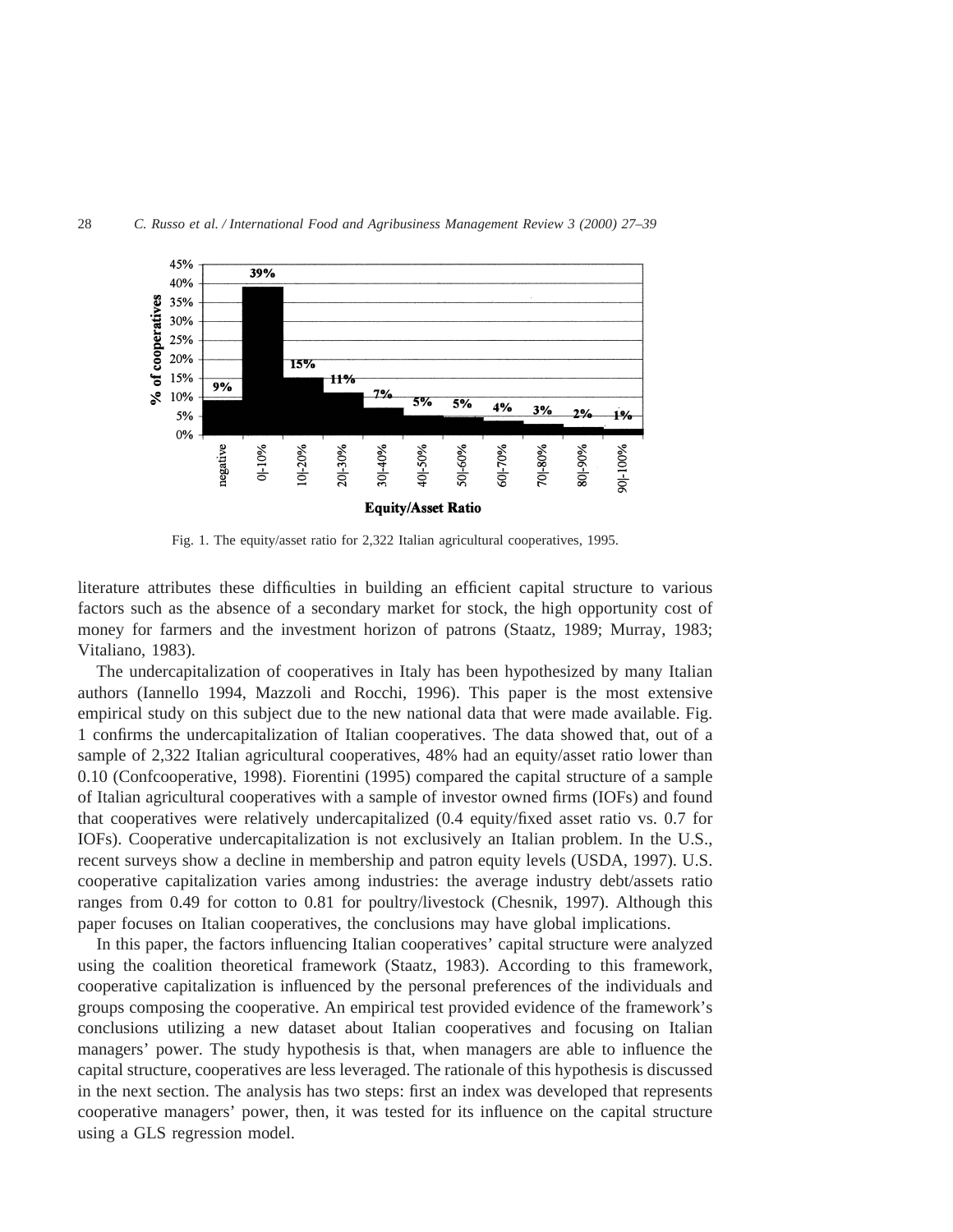### **2. The model and the study hypothesis**

The coalition theoretical framework states that a cooperative consists of many groups having different objectives and attempting to maximize their own individual utility even at the expense of other groups within the organization. This situation is particularly relevant to cooperatives because costs and benefits can be allocated among groups according to a multiplicity of rules. By setting prices for members' products, offering specific services and choosing capitalization strategies, the coalition decides which group will profit and which one will pay the cost of operations. Then, each group decides which strategy to support considering not only the total returns but also the way costs and benefits are allocated. Investments with low returns may become more attractive if it is possible to transfer a sufficient portion of the cost to another group. In this context, if the transaction costs between the groups are high enough, the adoption of Pareto-inefficient strategies is possible. In fact, if such transaction costs are higher than the increase in value caused by the efficient strategy, groups have no incentive to negotiate an efficient solution based on the compensation principle, as stated by the Coase theorem (Coase, 1960). As a consequence, the cooperative strategy will not be determined solely by an efficiency principle, but it may be influenced by the initial distribution of resources and power among the groups of the coalition.

This study evaluates the effects of the bargaining power of managers. According to the general formulation of the principal-agent model; if members are not able to monitor (and enforce) managers' behavior, then managers have the incentive to behave opportunistically by maximizing their own utility instead of the members'. Because Italian cooperative managers usually were compensated with fixed wages not based on performance, they are expected to support risk-minimizing strategies (reducing the bankruptcy risk) rather than to maximize members' return.<sup>1</sup> In determining the cooperative capital structure, managers are expected to show a preference for equity because high leverage increases the financial risk of the cooperative (Murray, 1983). This preference is assumed to be stronger if the risk of the cooperative business is high. Hence, the hypothesis is that when managers effectively influence the capital structure through their bargaining power, the cooperatives are less leveraged. The leverage level is measured through the equity/asset ratio of the cooperative, which we assume will be higher and positively associated with risk for cooperatives with powerful managers.

This hypothesis was tested using a new data set provided by the Confederazione Cooperative Italiane<sup>2</sup> including both financial and structural data. The original data set included 2,322 agricultural cooperatives. The 521 firm sample used in this analysis was selected based on two criteria: availability of a three-year time series and the availability of detailed information about the value of patronage refunds.<sup>3</sup> The federations of cooperatives were excluded from the sample because of their peculiar characteristics.<sup>4</sup>

# **3. Measurement of manager power**

The first step in the analysis consisted of identifying cooperatives characterized as having effective manager's bargaining power (i.e., the ability to effectively influence the strategies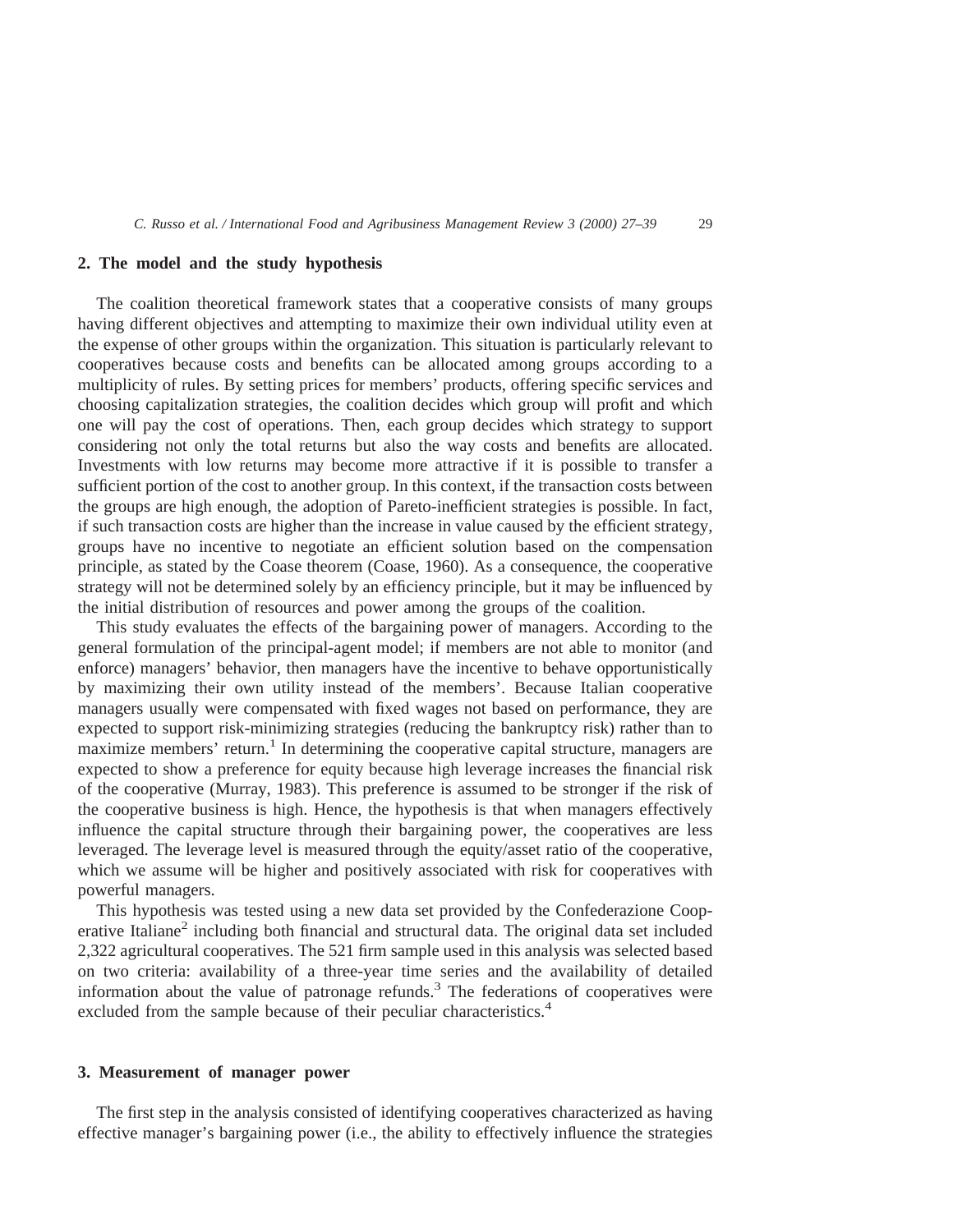30 *C. Russo et al. / International Food and Agribusiness Management Review 3 (2000) 27–39*

|--|

| Indicators      | Description                                           | Definition                                                                                    | Expected<br>Correlation<br>with Manager<br>Power | Correlation<br>with Equity/<br><b>Asset Ratio</b> |
|-----------------|-------------------------------------------------------|-----------------------------------------------------------------------------------------------|--------------------------------------------------|---------------------------------------------------|
| $PP_i$          | Percentage of revenues<br>transferred to patrons      | $pr_i + rm_i$<br>revenues,                                                                    | Negative                                         | $-0.1395$                                         |
|                 |                                                       | $pr_i$ = patronage refunds<br>$rm_i$ = price paid for members'<br>products                    |                                                  |                                                   |
| PC <sub>i</sub> | Percentage of revenues<br>retained by the cooperative | $N IAT_i + Dep_i + \sum app_{i,n}$<br>revenues,                                               | Positive                                         | 0.1197                                            |
|                 |                                                       | $NIAT = net$ income after taxes<br>$dep = depreciation$<br>$app = year's$ fund appropriations |                                                  |                                                   |
| LM <sub>i</sub> | Natural logarithm of the<br>number of members         | $ln(n.$ of members)                                                                           | Positive                                         | 0.3629                                            |
| PM <sub>i</sub> | Percentage of members<br>attending annual meeting     | N/A                                                                                           | Negative                                         | $-0.2531$                                         |

Determining factors for manager power

by imposing his or her preferences on the groups within the cooperative). To identify cooperatives characterized as having effective manager's bargaining power, indicators were developed based on three assumptions:

- 1. Powerful managers can retain resources for the cooperative rather than pay them out to members. Managers have the incentive to keep resources within the cooperative where they can control them. Powerful managers reduce the resource transfer to members both in terms of profits, prices and patronage refunds.
- 2. Managers' power is directly related to the number of members. We assume that as the number of cooperative members increases so does the number of groups. If the groups are heterogeneous, which will likely be the case, the negotiation process between members becomes complicated and the transaction costs rise. Therefore, we assume that managers have more opportunities to impose their preferences if membership is large, heterogeneous and divided into numerous factions.
- 3. Managers' power is inversely correlated to members' participation in the cooperative. The more active members are in annual meetings and the decision making of the cooperative, the less power the manager has.

Given these assumptions, an index of effective manager bargaining power was developed, based on four indicators summarized in Table 1: percentage of revenues transferred to patrons, percentage of revenues retained by the cooperative, natural logarithm of the number of members, and percentage of members attending annual meetings. The first two indicators were derived from assumption 1, and they describe the ability of powerful managers to withhold resources, hence, reducing the profit margin of members. The other indicators derive directly from assumptions 2 and 3. Table 1 reports the absence of a significant linear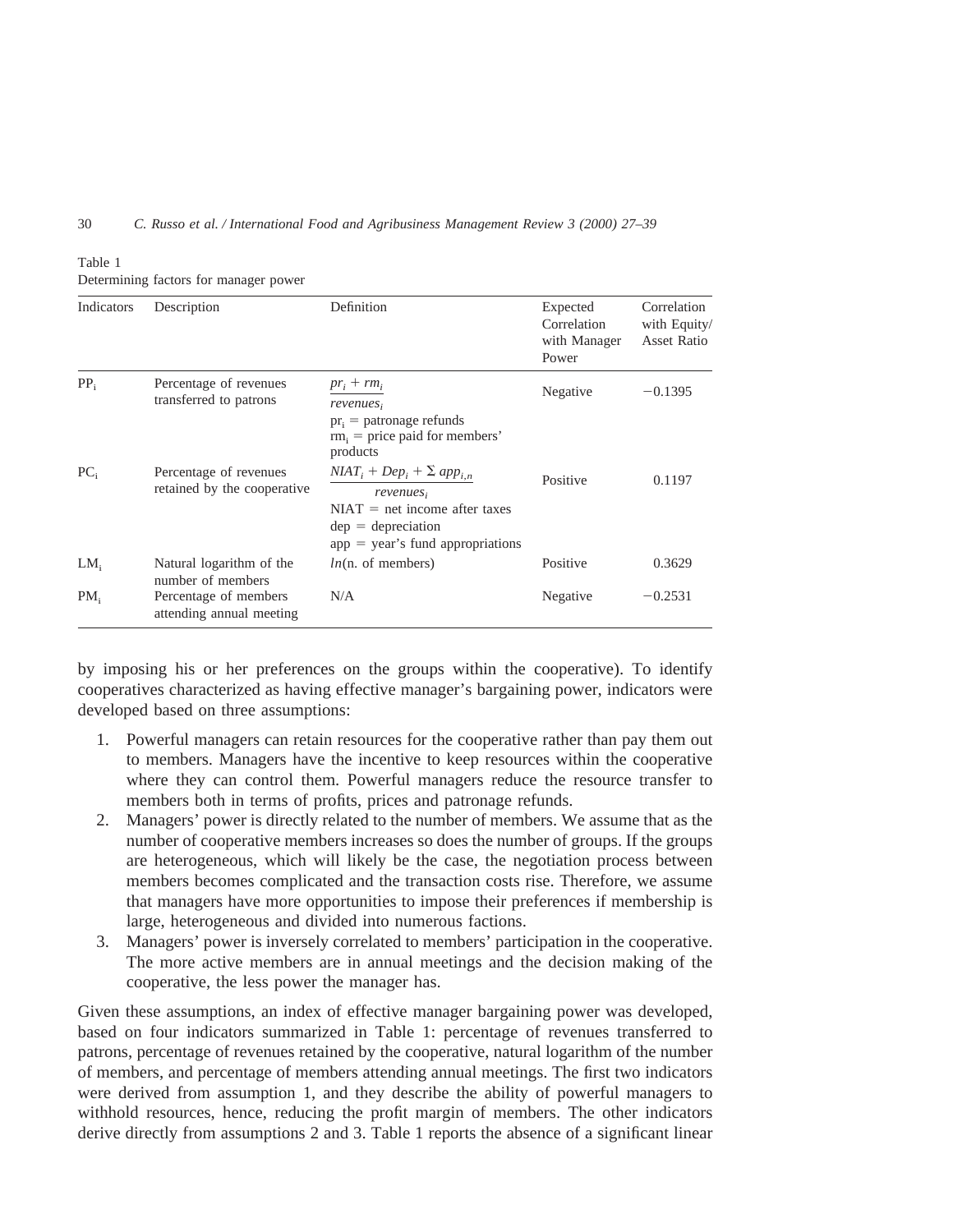|                                        | <b>PMC</b>       | <b>NPMC</b>      | Average for<br><b>Total Sample</b> |
|----------------------------------------|------------------|------------------|------------------------------------|
| Number of cooperatives                 | 135              | 386              | 521                                |
| Average revenues                       | \$6.79           | \$3.90           | \$4.85                             |
| Average net income after taxes         | \$0.93           | \$0.37           | \$0.48                             |
| Average equity<br>Average total assets | \$1.36<br>\$6.59 | \$0.46<br>\$3.41 | \$0.75<br>\$4.46                   |

Table 2 Descriptive statistics for PMCs versus NPMCs, 1995 (US\$ values in millions)

*Source:* Confcooperative.

correlation between the four indicators and the equity/asset ratio, showing the absence of tautologies in the model. The sign of the expected correlation with managers' power was derived from the stated assumption.

The indicators were aggregated into an overall power index  $(PW_i)$  calculated for each cooperative using 1995 data according to the following function:

$$
PW_i = f(-PP_i) + f(PC_i) + f(LM_i) + f(-PM_i)
$$

Where f is an operator such as:

$$
f(x_{ij}) = \begin{cases} 1 & \forall x_{ij} > \bar{x}_j + \sigma_j \\ 0 & \forall \bar{x}_j - \sigma_j \le x_{ij} \le \bar{x}_j + \sigma_j; \\ -1 & \forall x_{ij} < \bar{x}_j - \sigma_j \end{cases}
$$

Where j denotes food-processing (value-added) versus non food-processing cooperatives because of the differences in the average values of the four indicators due to cooperatives' activity (see appendix A for details on the segregation);  $x_{ii}$  is the value of any of the four indicators for the i<sup>th</sup> cooperative;  $\bar{x}_i$  is the sample mean;  $\sigma_i$  represents the sample standard deviation.

Each indicator captures a different aspect of manager's power, and, when added together, they give a general power score that can range from  $-4$  to  $+4$ . A positive value for PW<sub>i</sub> denotes effective bargaining power of managers (Powerful Manager Cooperatives or PMC), whereas a negative  $PW_i$  implies its absence (Non-Powerful Manager Cooperatives or NPMC). Given the theoretical framework, PMCs were expected to pursue the maximization of managers' utility, whereas NPMCs were assumed to pursue members' utility maximization.

The first major result of this study is in Table 2, where the PMCs and the NPMCs are compared. The sample averages for the two types were compared, and in all accounts, these cooperatives were found to be distinctly different. Specifically, PMCs were financially larger in terms of revenues, equity and total assets.

Fig. 2 describes the difference in the distribution of the equity/asset ratio between the 135 PMCs and the 386 NPMCs of the study sample. It shows that 69% of the NPMCs have an equity/asset ratio lower than 0.1 compared to 40% of the PMCs. The average NPMCs'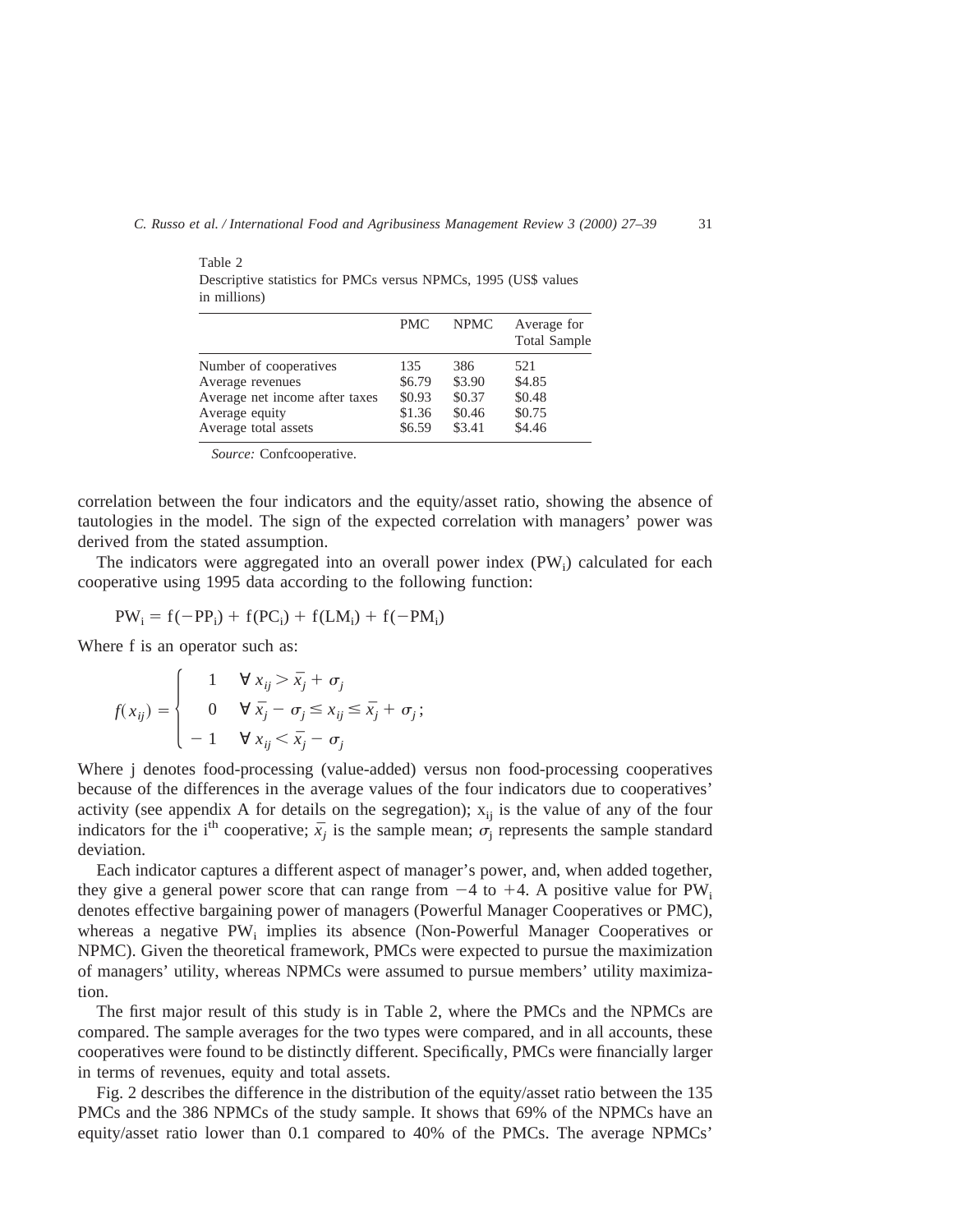

Fig. 2. Distribution of the equity/asset ratio for PMCs and NPMCs, 1995.

equity/asset ratio was 0.10 compared to 0.19 of PMCs.<sup>5</sup> A  $t$  test under the assumption of unequal variance comparing the equity/asset ratios showed that the two subsample averages were significantly different (1% significance level). The test provides the first empirical evidence of the incidence of power distribution among groups within the cooperatives on the capital structure: on average PMCs are significantly less leveraged than NPMCs. The empirical results support the theoretical framework and hypothesis.

Given the major finding to this point (a significant difference between PMCs and NPMCs in terms of their Equity/Asset ratio) we estimated a regression model in the next section to further investigate the different capitalization strategies.

#### **4. The equity/asset regression model**

In the previous section, an index for powerful manager cooperatives was specified and calculated. In this section a regression model was used to determine the factors that influence the equity/asset ratio for Italian agricultural cooperatives and to test differences in PMCs' capital structure. Table 3 gives a comprehensive explanation of all the variables used in the required model.

The regression utilizes some of the explanatory variables proposed by Barton, Parcell, and Featherstone (1996) for the determination of the optimal cooperative capital structure. The specific explanatory variables were: the cooperative profitability, the average interest rate and the variability of profitability. Unlike the Barton et al. model, the variance of the interest rate was not included in this analysis.<sup>6</sup> The dependent variable was the equity/asset ratio. Given the results of the Barton et al. model, the regression coefficients of these variables are expected to be positive. Profitable businesses should be able to attract equity, a high interest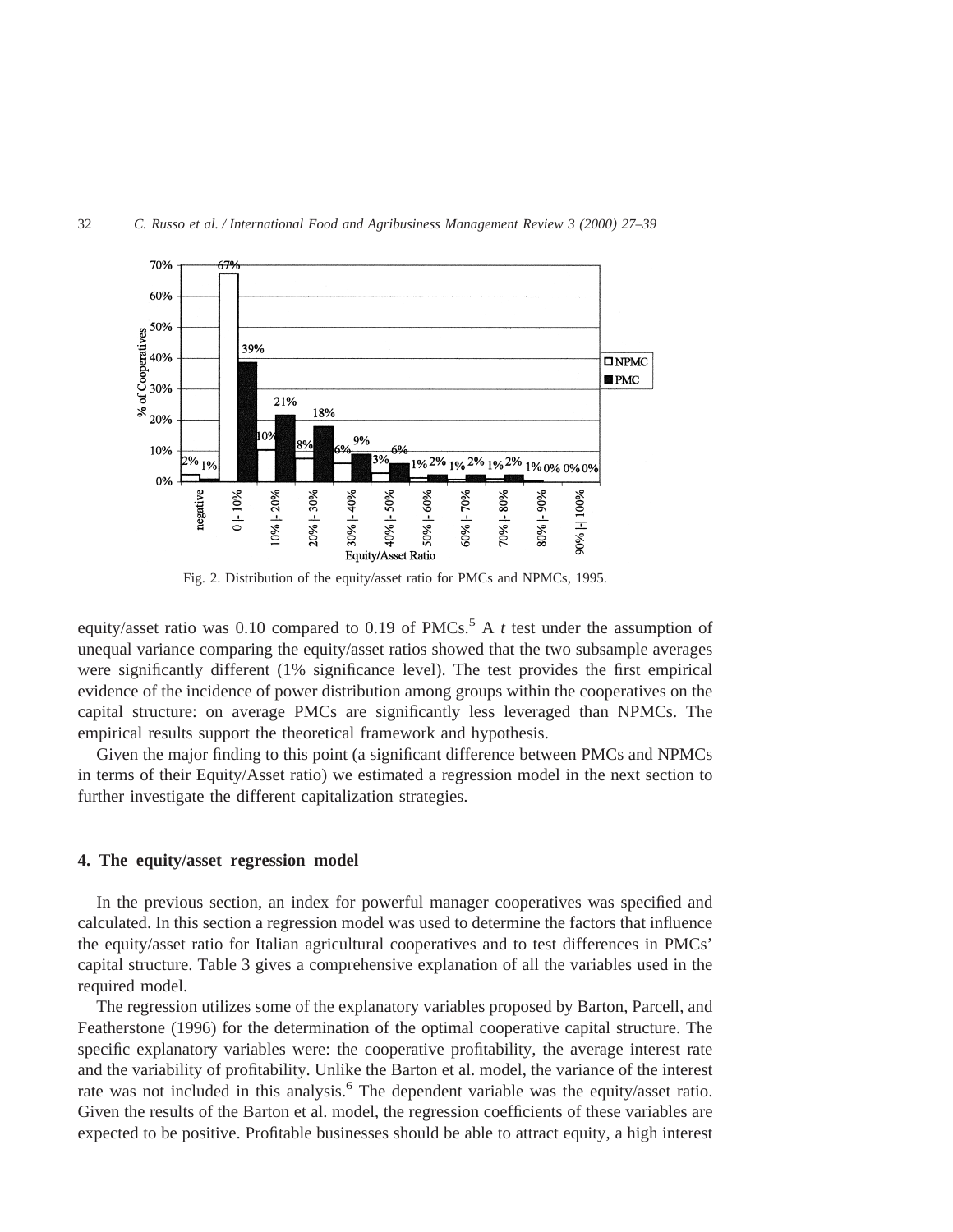Table 3

Explanatory variables of the GLS model

| Variable                                                                                                 | Description                                                                                                       | Definition                                                                                                                                                                                                                                                   | Expected<br>Sign                             |
|----------------------------------------------------------------------------------------------------------|-------------------------------------------------------------------------------------------------------------------|--------------------------------------------------------------------------------------------------------------------------------------------------------------------------------------------------------------------------------------------------------------|----------------------------------------------|
| prof <sub>i</sub>                                                                                        | A proxy for cooperative<br>profitability                                                                          | $pr_i + rm_i + N IAT_i + dep_i + \sum app_{n,i}$<br>revenues,<br>$pr_i$ = patronage refunds paid to members<br>$rm_i$ = price paid for members' products,<br>$NIAT_i$ = net income after tax<br>$depi = depreciation,$<br>$app = year's$ fund appropriations | positive                                     |
| $int_i$                                                                                                  | A proxy for the cost of debt<br>financing                                                                         | $intex_i$<br>$TA_i - equity_i$<br>$\text{intex}_i = \text{interest expenses}$<br>$TA_i = total$ assets                                                                                                                                                       | positive                                     |
| $\text{asstr}_{i}$                                                                                       | The ratio between fixed asset<br>and total assets                                                                 | <i>fixed assets</i><br>total assets                                                                                                                                                                                                                          | positive                                     |
| vp9496                                                                                                   | A proxy for the variability of<br>cooperative profitability                                                       | standard deviation (prof <sub>it</sub> )<br>$t = 1994, 1995, 1996$                                                                                                                                                                                           | positive                                     |
| valadd,                                                                                                  | A dummy variable identifying<br>food-processing cooperative                                                       | valadd <sub>i</sub> $\begin{cases} = 1 & \text{food} - process.coop \\ = 0 & \text{otherwise} \end{cases}$                                                                                                                                                   | negative                                     |
| $pm_i$                                                                                                   | A dummy variable for powerful<br>manager cooperatives                                                             | $pm_i$ = 1 $\forall PW_i > 0$<br>= 0 otherwise                                                                                                                                                                                                               | positive                                     |
| $pm_i \cdot \text{prof}_i$<br>$pm_i \cdot int_i$<br>$pm_i \cdot \text{asstr}_i$<br>$pm_i \cdot vp9496_i$ | instrumental variables evaluating<br>the effect of powerful managers<br>on the continuous variable<br>coefficient | $\begin{cases}\n= \text{prof, int,asstr or vp9496} \\ \forall \text{ pm } = 1 \\ = 0 \quad \forall \text{ pm } = 0\n\end{cases}$                                                                                                                             | negative<br>negative<br>positive<br>positive |

rate should discourage debt financing and high profit variability calls for lower leverage to reduce the overall risk level.

To adapt the model to the Italian context, the fixed assets/total asset ratio and a dummy variable identifying the food-processing cooperatives were added. Hence, the investment structure and the activity of the cooperative become endogenous variables in the model. The regression coefficient of the fixed assets/total asset ratio is expected to be positive because balancing fixed investment with equity is considered a good management practice. The expected sign for the food-processing cooperative dummy variable is negative, given the specific characteristics of these firms (namely the different financial needs and asset structure).

Finally, a dummy variable identifying PMC was added, to test the study hypothesis. According to the standard dummy variable technique, all of the cross products of the powerful manager dummy variable and the continuous variables were included in the model. These variables were instrumental in capturing the influence of the presence of powerful managers on each individual coefficient. Thus, the specific impact on each factor was evaluated. The expected sign of these instrumental variables represents the expected change in the coefficient of the respective continuous variables due to the presence of powerful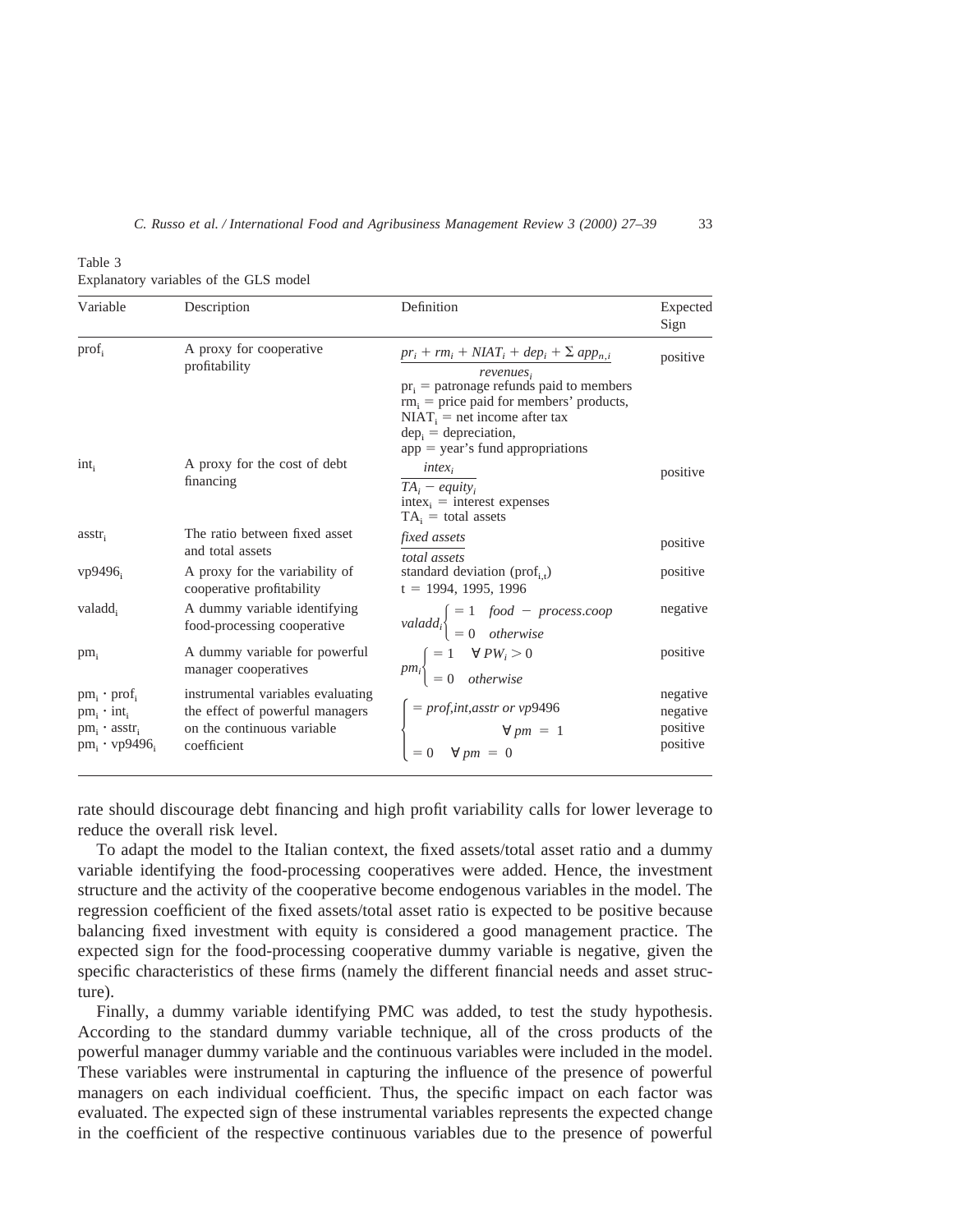| Variable                          | Coefficient                     | t-Stat     |
|-----------------------------------|---------------------------------|------------|
| intecept                          | $-0.0251$                       | 0.7764     |
| prof                              | 0.0925                          | $*3.3134$  |
| int                               | 1.9108                          | $*12.1836$ |
| asst                              | 0.3214                          | $*6.8304$  |
| vp9496                            | $-0.1007$                       | 1.2789     |
| valadd                            | $-0.0575$                       | *3.3121    |
| pm                                | $-0.0046$                       | 0.0927     |
| $pm*prof$                         | 0.0580                          | 1.0580     |
| pm <sup>*</sup> int               | $-1.0148$                       | $*2.0719$  |
| pm*asst                           | 0.1517                          | $**1.7469$ |
| pm*vp9496                         | 0.3928                          | $*2.6641$  |
| GLS weighted regression $R^2$     |                                 | 0.5074     |
| $F$ -statistic                    |                                 | *52.5393   |
| <i>F</i> -stat. for test on joint |                                 | *7.9294    |
|                                   | significance of all coefficient |            |
| related to pm                     |                                 |            |

Table 4 Equity/asset ratio GLS regression results

\* Significant at 1% level.

\*\* Significant at 10% level.

managers. Thus, a decrease either in profitability or in interest rate was expected to have less impact in PMCs because managers, concerned about risk, would use their power to limit the use of debt. Conversely, an increase in the performance or operational risk was expected to have a greater impact on PMCs, given the risk minimizing preferences of the managers.

## **5. Results**

The model was estimated using the GLS approach to correct for heteroskedasticity that was indicated by the Breusch Pagan test (significant at 1% level). The results of the equity/asset ratio regression model are shown in Table 4.

The signs of the continuous variable coefficients coincided with the expectations. The only exception was the variability in profits (vp9496), which was negative but not significant at the 10% level. Later in the paper, this result is explained when a comparison is made between NPMCs and PMCs. The sign on the dummy variable for manager power (pm<sub>i</sub>) was negative which was contrary to expectations. However, the associated *t*-statistic showed that the coefficient was not significant at the 10% level.

The equity/asset ratio was positively correlated with the cost of financing, fixed asset/total asset ratio and cooperative profitability. These results are intuitive and they reflect the expectations. An increase in the interest rate makes equity sources more attractive, because it raises the cost of debt financing; a correlation between fixed assets and equity is considered good management to reduce risk induced by operating leverage; and high profitability may make members more willing to invest in the cooperative.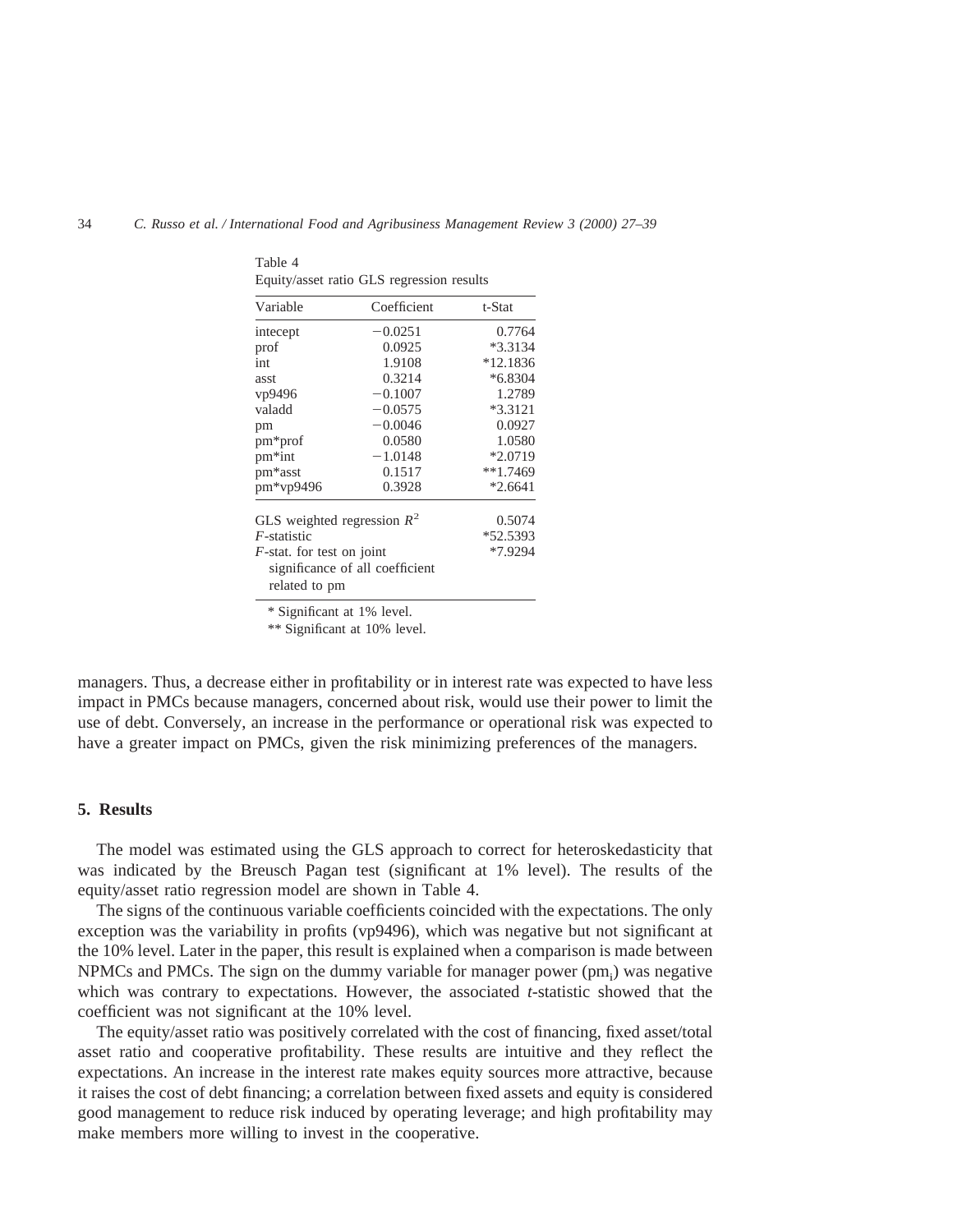PMCs presented a significantly different equity structure than NPMCs. The *F*-test on the joint significance of all the parameters associated with the dummy variable for manager power (pm<sub>i</sub>) and its cross-products was significant at the 1% level. This result provides statistical evidence of the influence of manager power in the determination of the equity/asset ratio. The individual  $t$  tests on the variables confirmed that PMCs are significantly different in all slope coefficients except profitability, meaning that these cooperatives react to changes in their environment by adopting different capital structure strategies. In particular, the results stress the differences in the reaction to a change in the cost of financing and profit variability (both statistically significant at 1% level). The signs of the instrumental variable are consistent with expectations, except for the cross product between the dummy variable for manager power (pm<sub>i</sub>) and the profitability variable (prof<sub>i</sub>) that is positive but not significant.

To provide more detailed insight into the capital structure of the PMCs and NPMCs, two additional regression equations were estimated. The same model was run independently for both PMCs and NPMCs. The first equation only has PMCs (135 cooperatives) and the second equation has only NPMCs (386 cooperatives).

**Powerful Manager Cooperatives** (135 observations, R<sup>2</sup>: 0.35, F-stat: 11.38):

 $(E/A)$ <sub>i</sub> = -0.05 + 0.16 prof<sub>i</sub> + 0.90 intex<sub>i</sub> + 0.30 vp9496<sub>i</sub> + 0.48asst<sub>i</sub> - 0.04 valadd<sub>i</sub> t-stat:  $(0.43)$   $(2.65)^*$   $(1.59)$   $(1.95)^{**}$   $(5.33)^*$   $(1.15)$ 

Non Powerful Manager cooperatives (386 observations, R<sup>2</sup>: 0.48, F-stat: 68.86):

 $(E/A)$ <sub>i</sub> = -0.01 + 0.09 prof<sub>i</sub> + 1.88 intex<sub>i</sub> -0.11 vp9496<sub>i</sub> + 0.32 asst<sub>i</sub> -0.07 valadd<sub>i</sub> t-stat:  $(0.21)$   $(3.39)^*$   $(12.82)^*$   $(1.49)$   $(7.40)^*$   $(3.45)^*$ 

\* Significant at 1% level \*\* Significant at 5% level

Compared to powerful manager cooperatives, NPMCs' had higher t-statistics for profitability (prof), asset structure index (asst), and interest rate (intex). The two types of cooperatives presented an opposite sign for the variability of profitability (vp9496): on average, given an increase in profitability PMCs will reduce the financial leverage, whereas NPMCs will increase it. Both NPMCs and PMCs reacted to an increase in the asset structure ratio by increasing equity. However, the PMC did show a higher sensitivity to the asset structure ratio. Changing the interest rate (ceteris paribus) was expected to have a significant influence on the capital structure of NPMCs; however, there was no definitive evidence of its influence on PMCs' leverage (the coefficient has a *p*-value of 0.11).

NPMCs' sensitivity to cost of financing may be explained by the members' concern about the profit margin reduction due to interest expenses. Powerful managers may be less willing to reduce equity even if the interest rate on debt decreases due to their risk-minimizing behavior (as we stated in the Model and the Study hypothesis sections). In fact, higher leverage implies higher risk even in the presence of low interest rates. The difference in coefficient signs for profit variability can be explained by the risk minimizing approach of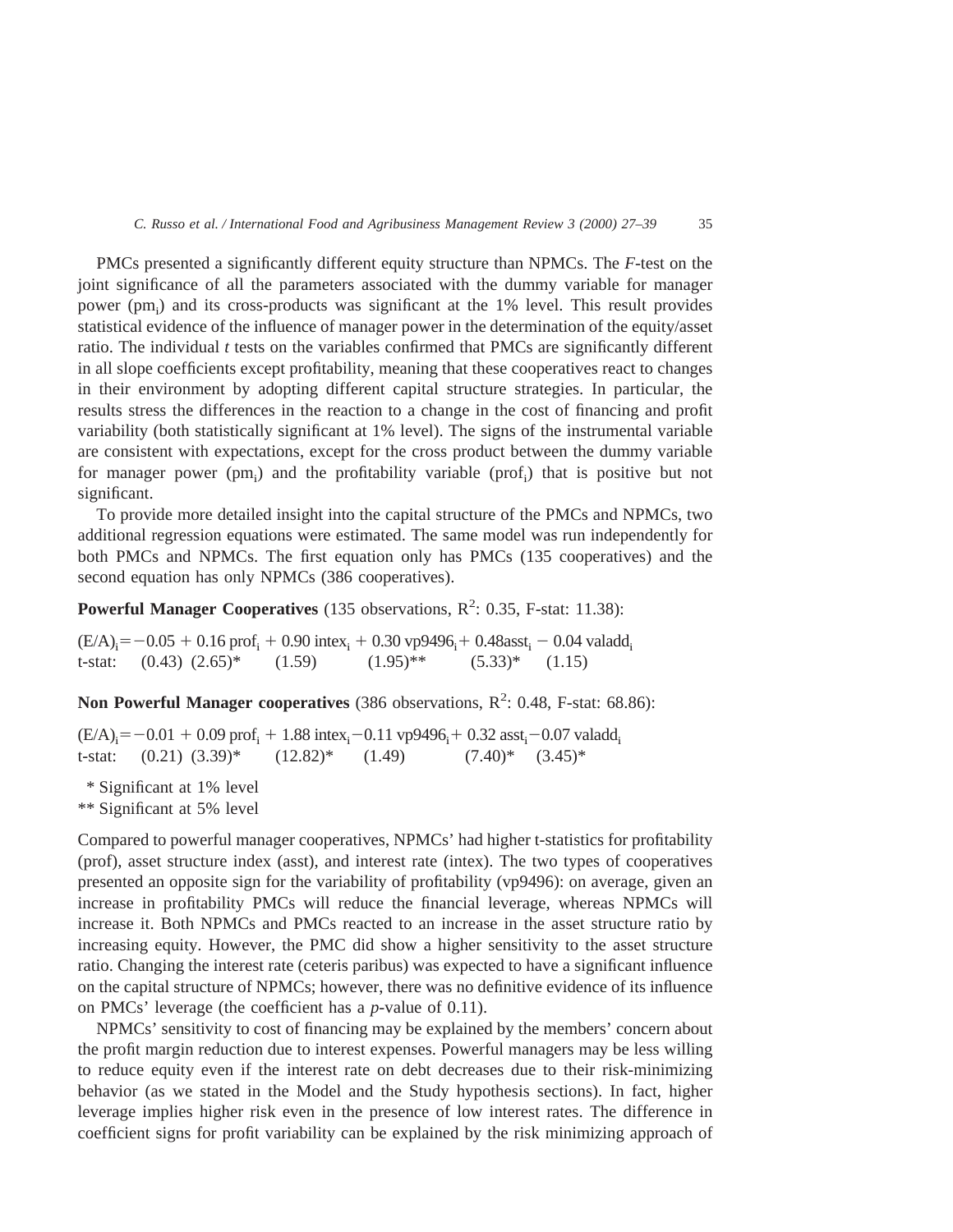powerful managers (that led to lower leverage) and by the unwillingness of members to invest capital in a risky business.

The empirical results support the theoretical framework. The study hypotheses are both supported: we found that, when managers have effective bargaining power, cooperatives are actually less leveraged and their capitalization strategy is influenced by the managers' objectives (bankruptcy risk minimization).

# **6. Conclusions**

Excessive leverage is one of the most important problems facing Italian agricultural cooperatives as the international competition in the EU intensifies. The analysis showed that there is a structural difference between powerful manager cooperatives and nonpowerful manager cooperatives. Powerful manager cooperatives: were less leveraged, had a more conservative financial strategy and focused on minimizing financial risk by increasing their equity/asset ratio. The overall strategy of these cooperatives increased the probability of long term competitiveness of the cooperative. The important byproduct from powerful managers maximizing their objectives was that the higher equity/asset ratio reduces the financial distress, making more resources available for international competitiveness.

The maximizing strategy of powerful managers, however, is a different strategy than that of the members. The data and the analysis illustrate that the members prefer to provide minimum capital to the cooperative. Thus, we have a dilemma where managers' behavior reduces the utility of the members but increases the total value and competitiveness of the cooperative. Given the fact that 48% of Italian cooperatives have an equity/asset ratio of less than 0.1 and that cooperative equity/asset ratios are significantly lower than the investor owned firms in Italy, the industry and the government need to find tools to encourage members to invest.

The objective of future research should focus on ways to align members' and managers' objectives to a value maximizing strategy. New generation cooperatives and trust-based relationships are of particular interest. The members' investment minimizing behavior must be understood so that incentive for strong membership and good capital structure may be developed. Ways to improve the internal bargaining process within the cooperatives also need to be studied. Lastly, policies that positively reinforce the current investment-minimizing behavior of members needs to be identified.

# **Appendix A**

Compared to food-processing cooperatives, Italian non food-processing cooperatives had a significantly different variance and mean for the variables related to the number of members, members' profit margin and equity/asset ratio. The differences in average were expected and intuitive. Food-processing cooperatives have a more complex and costly. The additional production phases tend to lower the patronage refunds/revenues ratio mostly because of higher depreciation and higher labor costs. A large membership is necessary for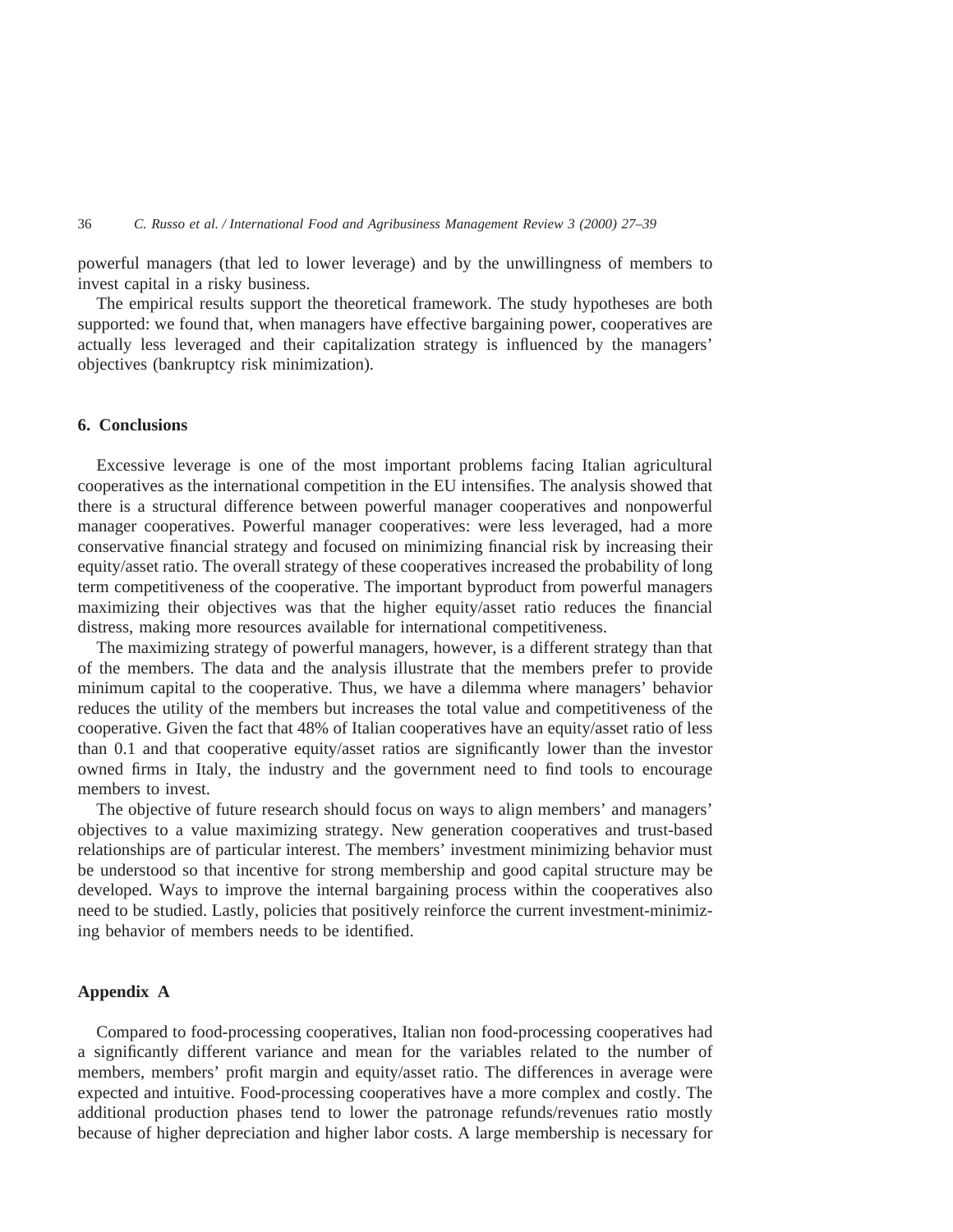| Groups              | <b>PMC</b> | <b>NPMC</b><br>$%$ of coop.) $%$ of coop.) | Total |
|---------------------|------------|--------------------------------------------|-------|
| Food Processing     | 32.39      | 67.61                                      | 100.0 |
| Non Food Processing | 34.55      | 65.45                                      | 100.0 |
| Weighted Average    | 32.83      | 67.17                                      | 100.0 |

Percentage of cooperatives with powerful managers

nonfood processing firms (such as farm supply or pure marketing cooperatives) to achieve the necessary economies of scale. Hence, these cooperatives usually present a larger number of members than the food processing cooperatives in the same sector. The differences in the average of the equity/asset ratio distribution are due to the different asset structure and workforce of the two types of cooperatives. Food-processing processing cooperatives usually require high capital investments to buy fixed asset that are only partially covered with equity. Then, they on average have a lower equity asset ratio, reflecting the different capital structure. The difference in the equity/asset ratio averages suggested the use of a specific dummy variable in the GLS model. Then, the segregation of the two types of cooperatives was required in the calculation of the powerful manager index, to keep separated the influence of the two explanatory variables.

The powerful manager indicators were calculated separately due to the differences in the variable distributions. The following Table reports the percentage frequencies of powerful manager cooperatives (PMCs, i.e., cooperatives where managers can impose their preference) and nonpowerful manager cooperatives (NPMCs) segregated by food processing versus nonfood processing cooperatives.

The proportion of powerful manager cooperatives was approximately the same in the two groups. The data suggest independence of the power distribution from the economic activity (a  $\chi^2$  test reported a *p*-value of 0.6676, which fails to reject the null hypothesis of independent variables at any reasonable significance level).

#### **Notes**

1. In fact, assuming that manager utility is evaluated by the present value of wages, the objective function of the manager may be described by the following equation:

 $\max\left(\sum_{t=1}^N\right)$ *N*  $(1-p)^t \frac{W}{(1-p)^t}$  $\left(\frac{W}{(1+k)^t}\right)$ , where *W* is the yearly wage, *k* is the appropriate discount

rate and  $p$  is the probability that the cooperative goes bankrupt in that year. Assuming *k* is constant and *W* being the fixed wage, constant by definition, then the manager can maximize his or her utility only by minimizing the probability of bankruptcy (i.e., by implementing risk-minimizing strategies). In the case of fixed wages, members' returns may be considered as a constraint for the manager, who is supposed to achieve a minimum level of returns to keep his or her job.

2. Confederazione Cooperative Italiane (Confcooperative) is the most representative Italian association of cooperatives in agriculture.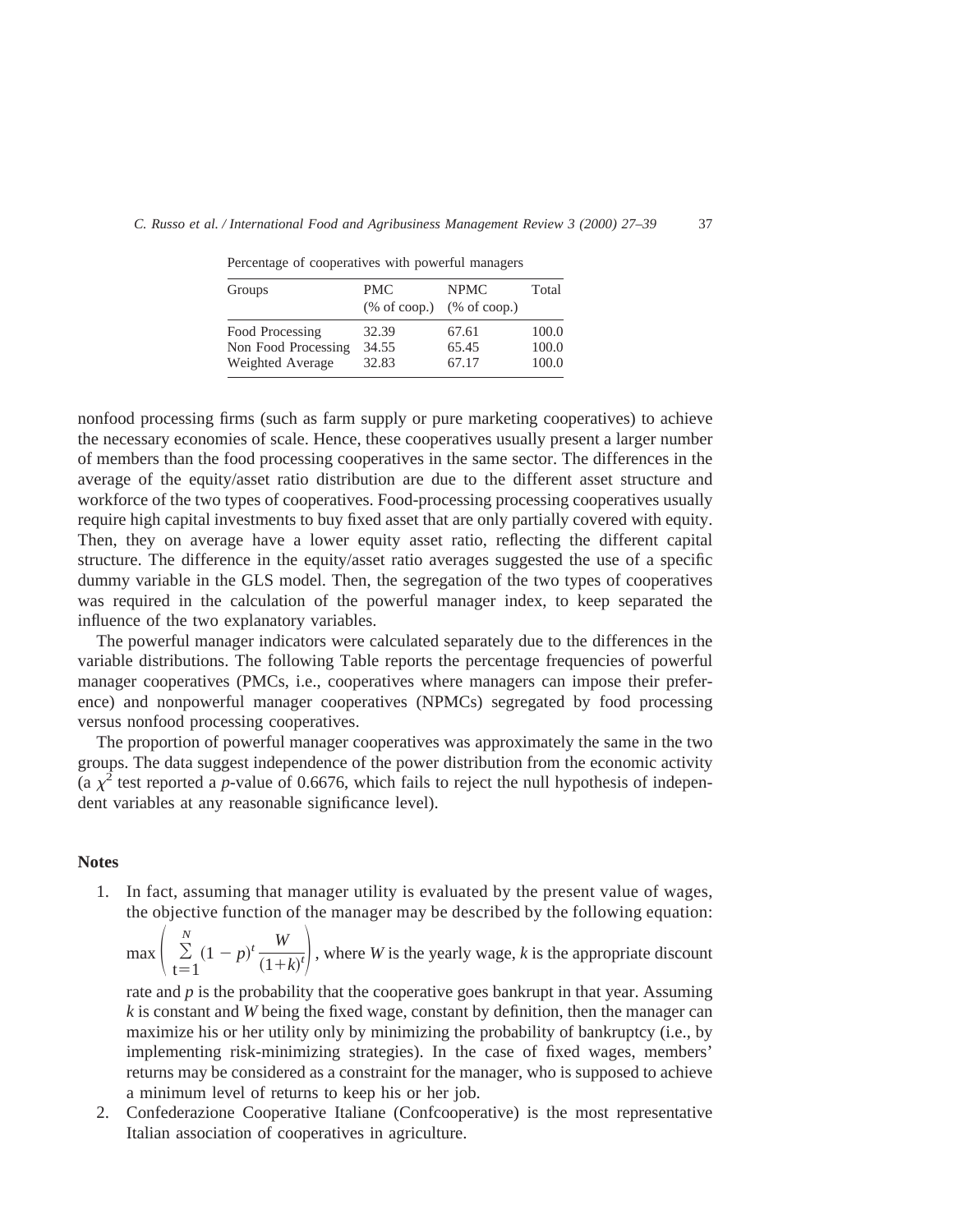#### 38 *C. Russo et al. / International Food and Agribusiness Management Review 3 (2000) 27–39*

- 3. Italian cooperative law does not require cooperatives to disclose the total value of prices and patronage refunds paid to members. In the financial statements, this value is included in the cost for raw materials and auxiliary goods.
- 4. Federations of cooperatives were excluded because in Italy federations are composed exclusively of cooperatives represented either by their Board or by their managers. In this case, the members-managers relationship presented characteristics significantly different from the other cooperatives.
- 5. In the same year, the equity/asset ratio for U.S. cooperatives ranged, depending on the industries, from 31.5% (livestock) to 70.7% (services) (USDA, 1996).
- 6. According to the Barton, Parcel and Featherstone's model, if the interest rate is assumed to be a non stochastic variable, the optimal solvency ratio for a cooperative is given by the formula  $s = \frac{Q \cdot \sigma_A^2}{D}$  $rac{c}{R_A - K}$  where s is the solvency ratio,  $\rho$  is the Pratt-Arrow decreasing relative risk aversion coefficient,  $\sigma_A^2$  is the variability of the return on assets,  $R_A$  is the return on assets and K is the interest rate. Similar models were developed by Collins (1985) for farmer leverage and Foster (1996) for Agribusiness firms. The formula explains the expected signs of the coefficients of prof, int, and vp9496 reported in Table 6. The expected sign for the asstr variable was stated by

Titman and Wessel (1988).

# **References**

- Barton, D., Parcell, J., & Featherstone,A. (1996). *Optimal capital structure in centralized agricultural cooperatives*. Paper submitted for contributed paper submission WAEA Meetings.
- Chesnick, D. (1997). Leveraging the future? Higher debts level among large agricultural cooperatives may be cause of concern. *Rural Cooperatives, November/December*, 11–15.
- Collins, R. A. (1985). Expected utility, debt/equity structure and risk balancing. *American Journal of Agricultural Economics*, *67,* 627–629.
- Confcooperative. (1998). Cooperative databank.
- Cook, M. (1993). Cooperatives and group action. In D. Padberg (Ed.), *Food and agricultural marketing issues for the 21st century* (pp. 167). College Station, TX: Texas A & M University.
- Dobson, W. D. (1998). *Why most small and mid-sized agribusiness and cooperatives don't export- implication for the U.S. dairy industry.* Paper No. 63, Department of Agricultural and Applied Economics, University of Wisconsin–Madison.
- Fiorentini, G. (1995). *Forza e debolezza delle cooperative: aspetti economici e finanziari (Strengths and weaknesses of cooperatives: financial and economic considerations).* Proceedings of the Seconda giornata di studi economici sulla cooperazione (2nd meeting of economic studies about cooperation), organized by Censcoop.
- Foster, L. (1996). Capital structure, business risk and investor returns for agribusiness. *Agribusiness: An International Journal*, *12* (5), 429–442.
- Ianniello, G. (1994). *Impresa cooperativa: caratteristiche strutturali e nuove prospettive di finanziamento* (Cooperative enterprise: structural characteristics and new financial perspectives). CEDAM, Padova.
- Manelli, A. (1996). *La gestione finanziaria dell'Impresa Cooperativa* (Financial management of cooperative enterprises). Roma: Edizioni SEAM.
- Mazzoli, M., & Rocchi, E. (1996). *La Finanza delle Cooperative* (Cooperative finance). Milano: Liocorno Editore.